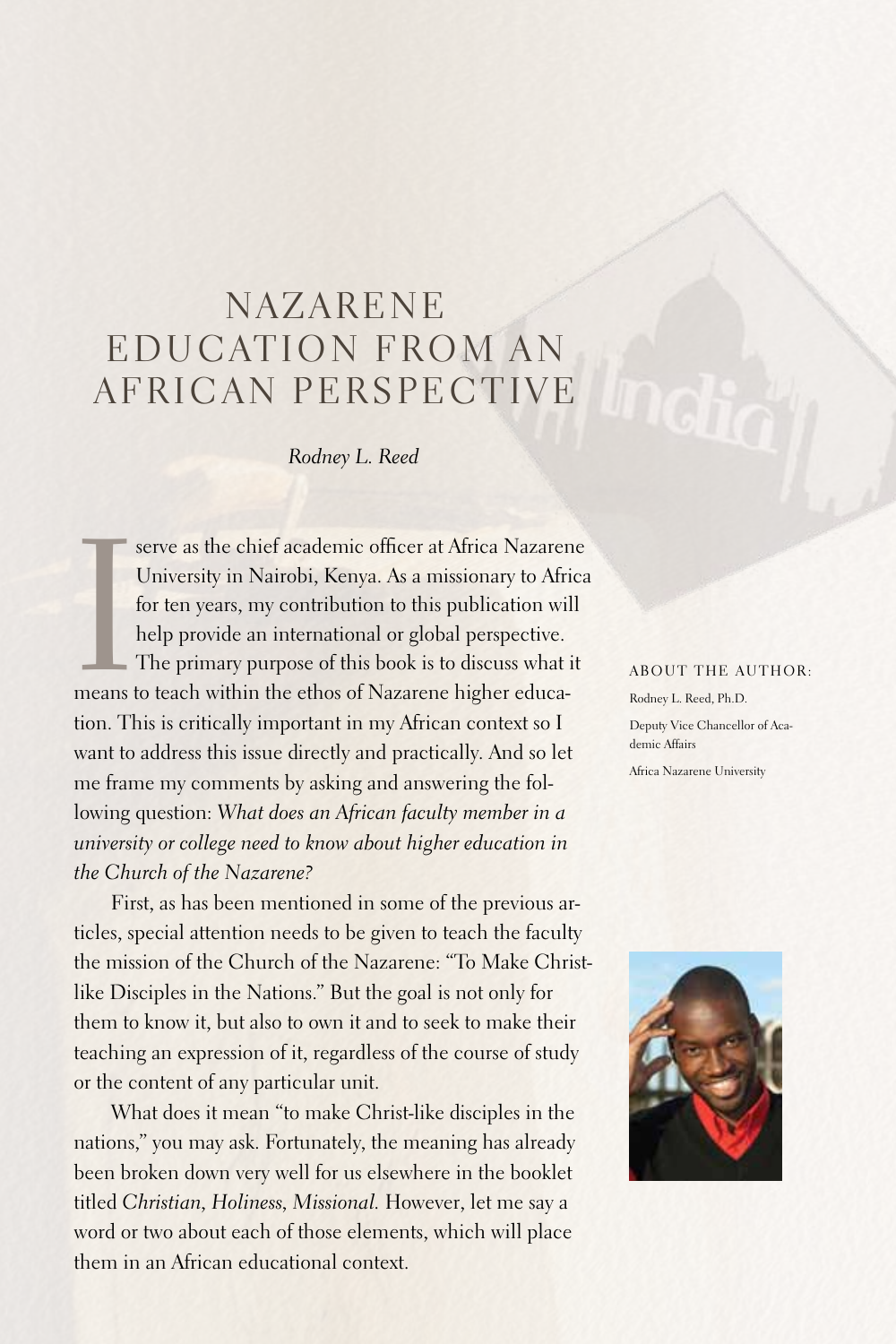

*By most standards, we have universities and Bible colleges and training institutions far in excess of what would be considered normal for a denomination our size.* 



We are to be *Christian* in our teaching. That means placing Christ at the center of everything.As it says in Colossians 1:17, "[I]n Christ all things cohere." All knowledge has its beginning and end in Christ. Make no apologies about that in the classroom. However, in ANU's context, because of our reputation as a university where character and integrity are taught, we have many Muslim and a few Hindu students. I want my faculty to know that placing Christ at the center does not mean being disrespectful or dismissive of other faiths. Christians should model respect and appreciation of other faiths in the classroom, and that is especially true of Wesleyans, who believe that through God's prevenient grace, God is at work even outside the four walls of the church drawing humanity to Himself.

ANU includes the phrase "*Holiness* Education" in its logo, and hence every piece of stationery, every bookmark, every brochure, and almost every piece of branded merchandise has that slogan on it. Even some of our buildings are branded with it. We want our faculty to know, experience, and model the transforming power of God's love to re-make us into God's image and to fill us with love for humanity. In our context, holiness is often associated with Pentecostalism and speaking in an unknown prayer language. While respecting that viewpoint, we must occasionally clarify for faculty and students that the Church of the Nazarene believes that the gift of tongues as described on the Day of Pentecost was for the purpose of the spread of the gospel into other (known) language groups (Acts 2:5-11) and that the true test of the fullness of the Holy Spirit is not the manifestation of any particular gift of the Spirit, but rather the manifestation of the fruit of the Spirit, the greatest of which is love (1 Cor. 13).

The Church of the Nazarene is *missional*. Africans will<br>not be able to avoid associating the word "missional"<br>with the Western *mission*-aries who brought the gos-<br>not to Africa. For some Africans, the word "missionary" b not be able to avoid associating the word "missional" with the Western *mission*-aries who brought the gospel to Africa.For some Africans, the word "missionary" brings up fond images of a sacrificial servant of God who built a school or clinic or church nearby. But for others, it brings up an image of one who stood with the colonizers who stole the Africans' land and who said nothing in opposition to apartheid and other forms of oppression of African peoples. So for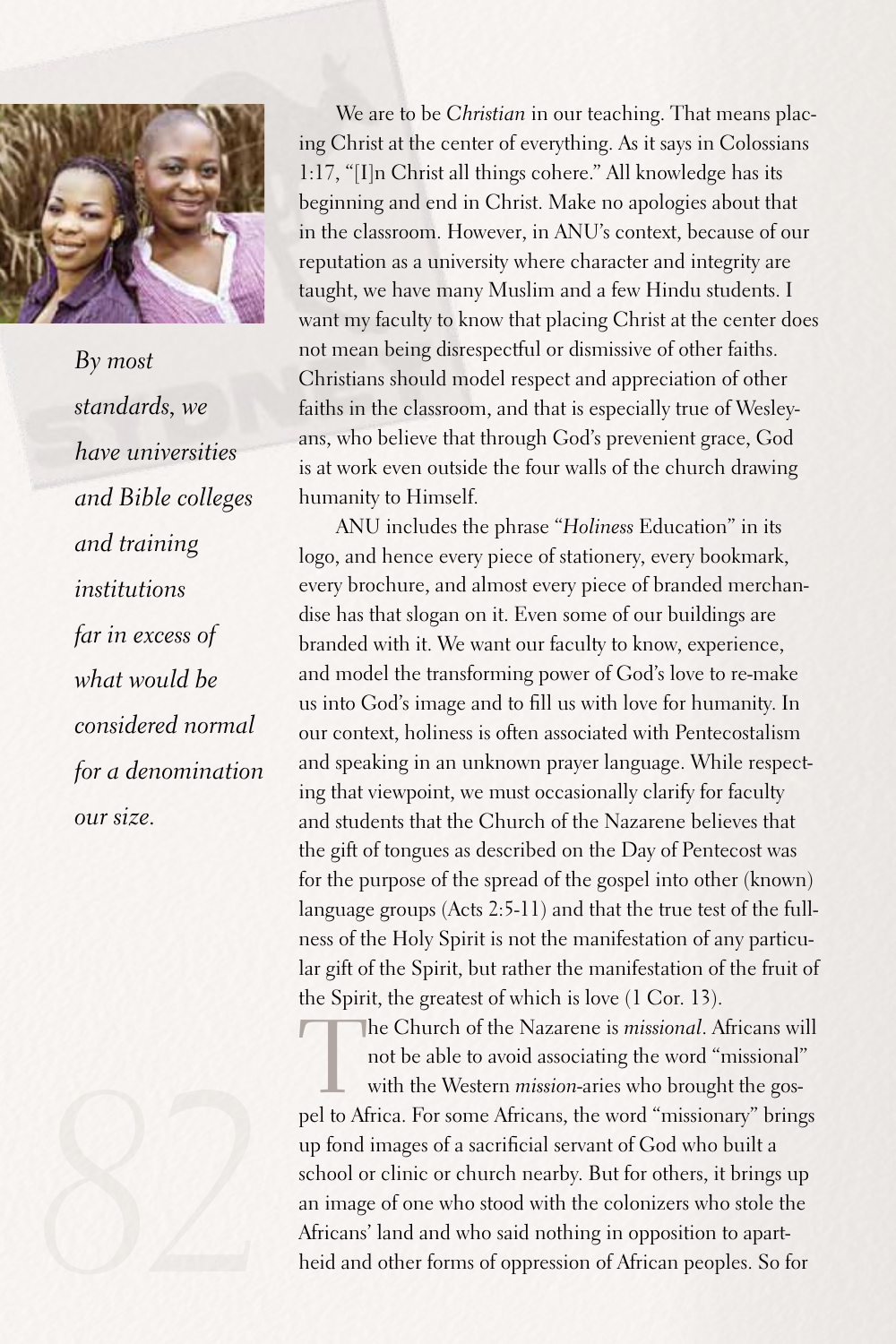an African faculty that has been well-schooled in the history of the complicity of the Christian missionary movement in the colonization and underdevelopment of Africa, I want to say that the Church of the Nazarene intends for this word, "missional," to mean that the church is on a mission that includes the liberation and development of people holistically. The church has a God-given mission to fulfill, and the very reason the Church of the Nazarene has set out to establish higher educational institutions around the world is that the church is convinced that such education is an

essential part of that mission.

That leads to another point that was made by Mark Mountain in his essay, "Two Parts of a Whole: The Church of the Nazarene and Its Educational Institutions," but deserves further emphasis for the sake of an African faculty. The Church of the Nazarene is not a large denomination, but it stretches around the world—it is present in over 150 world areas. And wherever it goes, it establishes educational institutions.By most standards, we have universities and Bible colleges and training institutions far in excess of what would be considered normal for a denomination our size. This commitment to education is commendable and is something an African faculty can appreciate.

But a Nazarene university or college education is not just any education. Education in the Nazarene university or college tradition has these essential characteristics:

1. Liberal Arts, Not Just Professional Training: The Church of the Nazarene believes that we should educate to enable our learners to

make a life, not just a living.Any education that strives for excellence should be holistic in nature (mind, body, and spirit), creating a well-rounded and well-grounded person.

2. Service to Community: The purpose of education is not so one can say that he or she has arrived and become somebody. Its purpose is so an individual will serve others